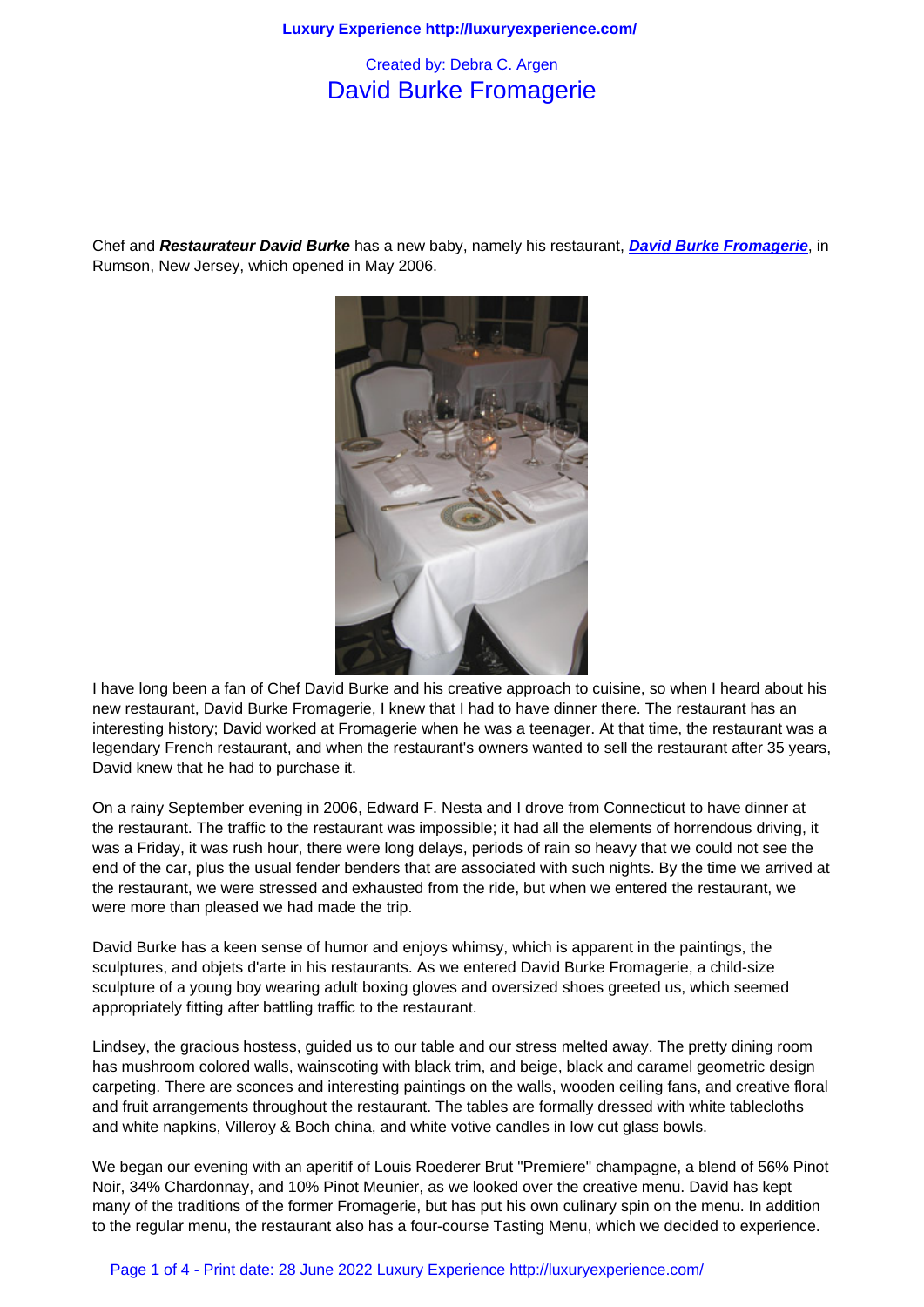## **Luxury Experience http://luxuryexperience.com/**

Created by: Debra C. Argen



The Tasting Menu began with a delicate Sun-dried Tomato Flan amuse with a decadent layer of black olive tapendade with a hint of lemon and basil. The flan, served in a brown eggshell, rested in a specially designed square eggcup with peppercorns in the well of the cup, was visually appealing, and deliciously soothing on the palate.



For our first course, we had the Heirloom Tomato Salad, which was three layers of multi-colored heirloom tomatoes, a slice of ripe Jersey peach, wild arugula, drizzled with vinaigrette with a scattering of thinly shaved Manchego cheese, and was accompanied by a gigantic cheddar cheese and poppy seed popover, still warm from the oven served in a miniature copper pan. A 2003 Chappellet Dry Chenin Blanc, from Napa Valley, with tropical fruit notes complemented the salad. Tomatoes sing with a bit of salt, and they sang loud and clear, after Salim grated pink Himalayan salt on them.



We continued with Grilled Swordfish with Fennel Brandade and Pepperdew Confit for our second course. The swordfish was presented as two stacked squares of perfectly seasoned and cooked swordfish, topped with a sweet and spicy pepperdew confit, crowned with flash fried fennel leaves, garnished with a thin slice of crispy chorizo, with fennel brandade served around the swordfish. The pepperdew, (a small, sweet and piquant pepper from South Africa), acted as a perfect counterpoint to the swordfish and the fennel, and was beautifully paired with a 2005 Bourgogne Blanc Les Sétilles, Olivier Leflaive, made with Chardonnay grapes, with citrus, peaches and mineral notes.

For our third course, Edward and I decided to part ways, he selected the Surf and Turf, which was a Filet of Beef and Shrimp, with shallot potato cake and red wine natural. The presentation began with a potato cake, followed by a layer of thin asparagus, a knife-in-butter tender filet, adorned with a colossal sized shrimp,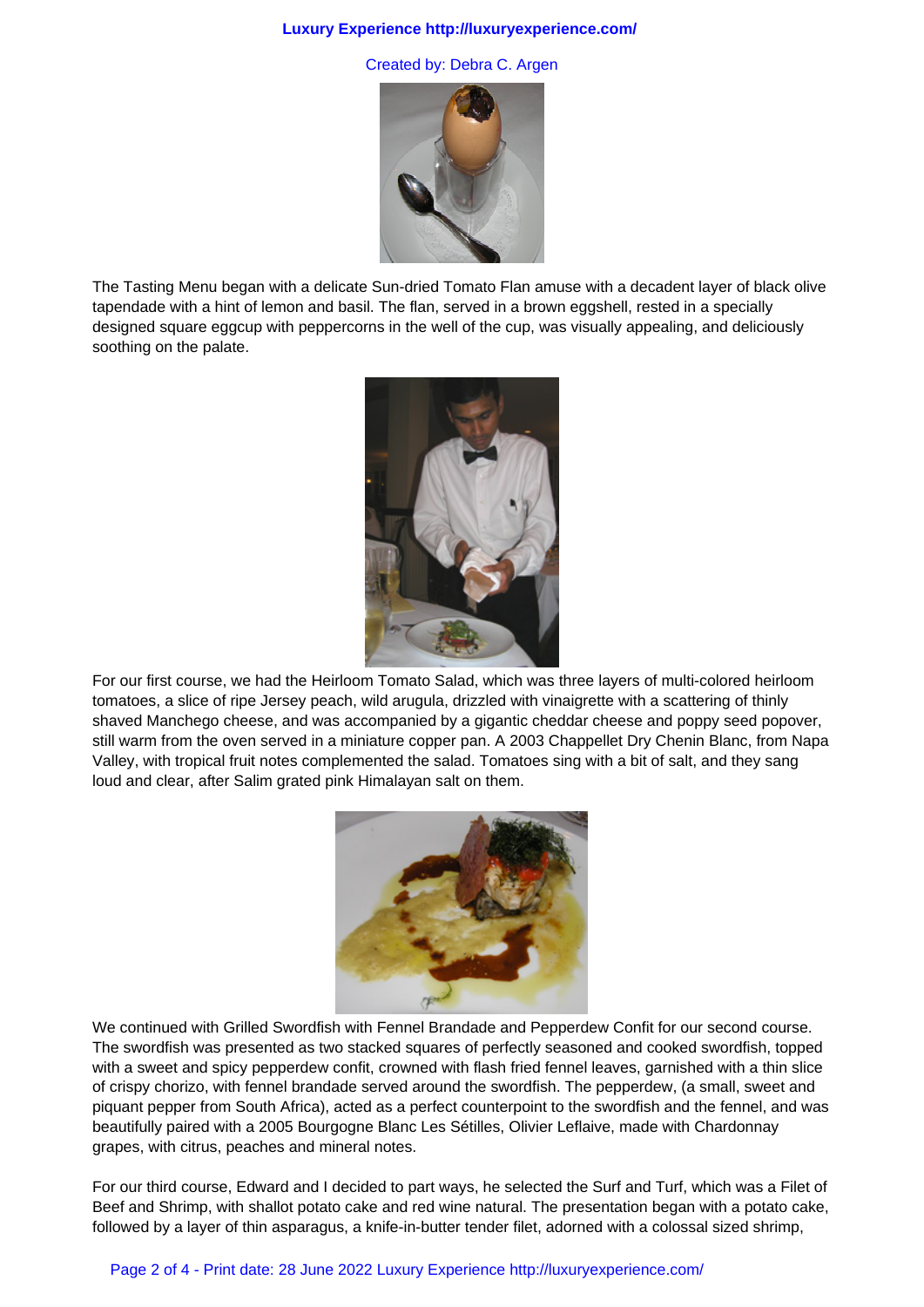## **Luxury Experience http://luxuryexperience.com/**

## Created by: Debra C. Argen

and served with a drizzle of red wine sauce.



I selected the Pan Seared Halibut with Lobster Dumplings and Lobster Bordelaise, and fell in love with this dish, which our waiter, Nahum Samuel said is the most popular dish on the menu. The halibut filet was served on a bed of lobster bordelaise, halved cherry tomatoes, and haricot verts with a lobster dumpling as the finishing touch.

The Surf and Turf and the Pan Seared Halibut were paired with a 1996 Château Lynch-Moussas, Grand Cru Classe Pauillac, with a wet earth, tobacco, and leather nose, with excellent structure and balance, and rich black cherries on the palate.



For our dessert course, Edward selected the Chocolate & Caramel Layers with sel gris, espresso reduction, cocoa nib tuille, and cocoa nib ice cream. This was pure chocolate decadence in the form of thin layers of dark chocolate and caramel, and the sprinkling of salt on the top layer of the chocolate was magic. I selected the Grand Marnier soufflé, and was glad that I did. The soufflé was heaven; puffy, light, and airy, with the perfect balance of Grand Marnier, and enhanced with a crème anglais sauce, which Nahum poured into the center of the soufflé.